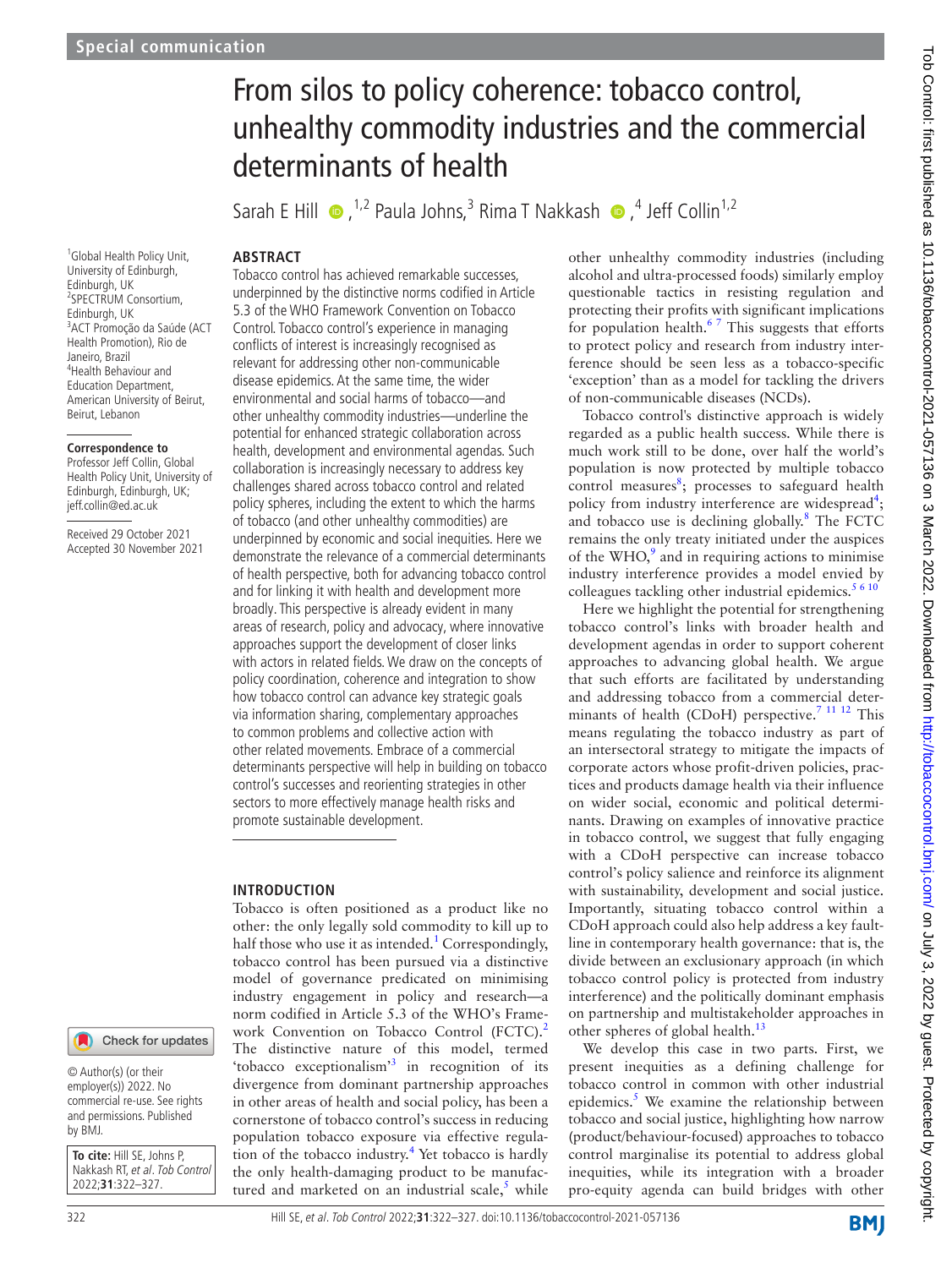movements seeking to promote health and sustainability. Second, we explore strategies for linking tobacco control with control of other industrial epidemics via strengthening collaboration across research, policy and advocacy. Drawing on the concepts of *policy coordination*, *coherence* and *integration* and examples of innovative practice from diverse geographical settings, we explore how a CDoH perspective strengthens research governance, supports policy collaboration across NCD risk factors and expands the mandate of leading tobacco control coalitions. We conclude that increasing alignment with a CDoH agenda brings shared benefits, enhancing progress elsewhere in health and development while securing core tobacco control objectives.

#### **ADDRESSING INEQUITIES AND COMMERCIAL DETERMINANTS: A SHARED POLICY CHALLENGE**

Inequities constitute a defining challenge for tobacco control. Tobacco use now follows a marked social gradient in most parts of the world, with smoking more prevalent among the poor, ethnic minorities and others holding less privileged position in society.[14–18](#page-4-10) At a global level, the burden of tobacco-related disease falls disproportionately on low-income and middleincome countries  $(LMICs)$ ,<sup>[19](#page-4-11)</sup> while coverage of tobacco control interventions is correspondingly inequitable.<sup>4</sup> Alongside this unequal health burden, tobacco contributes to economic inequities both within and between countries,  $20 \times 21$  with its recognition as a barrier to sustainable development $22-24$  reflected in the third Sustainable Development Goal (SDG3)'s emphasis on strength-ening FCTC implementation.<sup>[25](#page-4-14)</sup>

Tobacco companies play an active role in these inequities. They have targeted marketing at less advantaged groups, including the poor, ethnic minorities and women,<sup>[18 26 27](#page-4-15)</sup> and promoted voluntary measures $^{28}$  $^{28}$  $^{28}$  such as health information campaigns (less effective for disadvantaged groups<sup>29</sup>) over stronger forms of tobacco control.[26 30](#page-4-18) At a macro level, transnational cigarette manufacturers aggressively pursue market access and resist regulation, $31-33$  thus increasing their structural power<sup>[12](#page-4-20)</sup> and exacerbating economic and social inequities. $2734$ 

While evidence is strongest for tobacco, similar inequities are evident in other industrial epidemics. For example, the health burden of alcohol and ultra-processed food falls disproportionately on less privileged groups,<sup>26</sup> while producers seek to expand their markets and increase consumption in LMICs.<sup>35-38</sup> These patterns reflect commonalities in the commercial determinants of health, whose activities undermine equity at multiple levels. $3439$ 

While tobacco control has sought to address such inequities, broader policy efforts are urgently required. Inequities in smoking threaten aspirations of a tobacco endgame, $40$  whose attainment will not be achieved without dramatic reductions in tobacco exposure among poor and ethnic minority populations<sup>41-44</sup> and greater support for FCTC implementation in LMICs.<sup>[45](#page-4-26)</sup> At the same time, inequities will increase where tobacco control is pursued via a narrowly defined (product/ behaviour-focused) $46$  agenda, since most interventions have greater success among advantaged smokers.<sup>47</sup> <sup>48</sup> Moon and colleagues<sup>[45](#page-4-26)</sup> warn of potentially uneven impacts by geography, gender, race and other aspects of social location, noting that '[s]trategies for achieving the endgame in [high income countries] must mitigate against the consequences for the economies and well-being of nations in LMICs'. Given its growing association with disadvantage, there is a risk tobacco use is seen as a problem of the poor, that is, an 'unhealthy lifestyle' rather than a shared social challenge.<sup>[49 50](#page-4-29)</sup>

By addressing the tobacco epidemic from a commercial determinants perspective, tobacco control efforts are focused on its structural drivers and relevant macrosocial policy responses. Siloed approaches to NCD prevention invite the kind of 'life-style drift<sup>[50](#page-4-30)</sup> that reduces public health aspirations to a narrow set of behavioural changes. By adopting a commercial determinants perspective, the tobacco control movement pushes back against a neoliberal framing that misrepresents collective action as the antithesis of individual 'choice'. This creates much needed policy space, aligning tobacco control with efforts to limit corporate power, restore community agency and advance social and environmental justice. $51$  Such an approach facilitates reductions in tobacco exposure among all population groups,  $52$  while positioning tobacco control as central to broader approaches in NCD prevention, poverty reduction and development.<sup>[53](#page-5-1)</sup> This helps address perceived tensions between economic and health goals,<sup>[54](#page-5-2)</sup> stimulating engagement and promoting coherence across diverse agendas. $5$ 

#### **TOBACCO CONTROL AND THE COMMERCIAL DETERMINANTS: OPPORTUNITIES FOR COLLABORATION AND INNOVATION**

A commercial determinants lens situates the long-recognised challenges confronting tobacco control among shared strategic priorities requiring synergistic solutions across multiple public policy domains. This reframing highlights the importance of intersectoral collaboration, aligning tobacco control with broader policy agendas. By emphasising shared objectives, a CDoH perspective helps break down silos between tobacco control and other sectors, facilitating joined-up governance.

In considering how tobacco control might further strengthen its links with related agendas, we draw on the concepts of policy *coordination*, *coherence* and *integration*. [58–60](#page-5-4) These interlinked concepts point to strategies for addressing fragmented actions across different ministries and levels of government.<sup>[58 61 62](#page-5-4)</sup> Here, we draw on these concepts to highlight examples of innovative collaboration and partnership between tobacco control and other related agendas.

## **Enhancing coordination across policy, advocacy and research**

On a spectrum of interaction from loose collaboration to full partnership, *coordination* with other policy domains is most widely evident in established tobacco control practices. The challenge of involving other ministries in tobacco control is reflected in the FCTC's provision for national coordination mechanisms.<sup>55-57</sup> Here we use 'coordination' to refer to processes for 'joint and holistic working, joint information systems, dialogue between agencies, processes of planning, and making decisions', $61$  essentially processes for *information sharing* across organisations to advance their respective goals.<sup>[58](#page-5-4)</sup>

The newfound prominence of NCDs in global health and development encourages tobacco control's increasing engagement with other agendas. Tobacco control advocates have skilfully employed enhanced coordination to centre tobacco control within wider commitments to tackle NCDs. Promotion of policy coherence was a key rationale for using the 2011 United Nations (UN) High-Level Meeting on NCDs as a platform to enhance FCTC implementation $63$ ; for the Framework Convention Alliance becoming a global partner of the NCD Alliance steering  $\gamma$  group<sup>[64](#page-5-7)</sup>; for supporting advocates and policymakers using the SDG agenda to advance tobacco control at the country level<sup>[65](#page-5-8)</sup>; for joint civil society statements encouraging states to realise global commitments $^{66}$ ; and for positioning tobacco control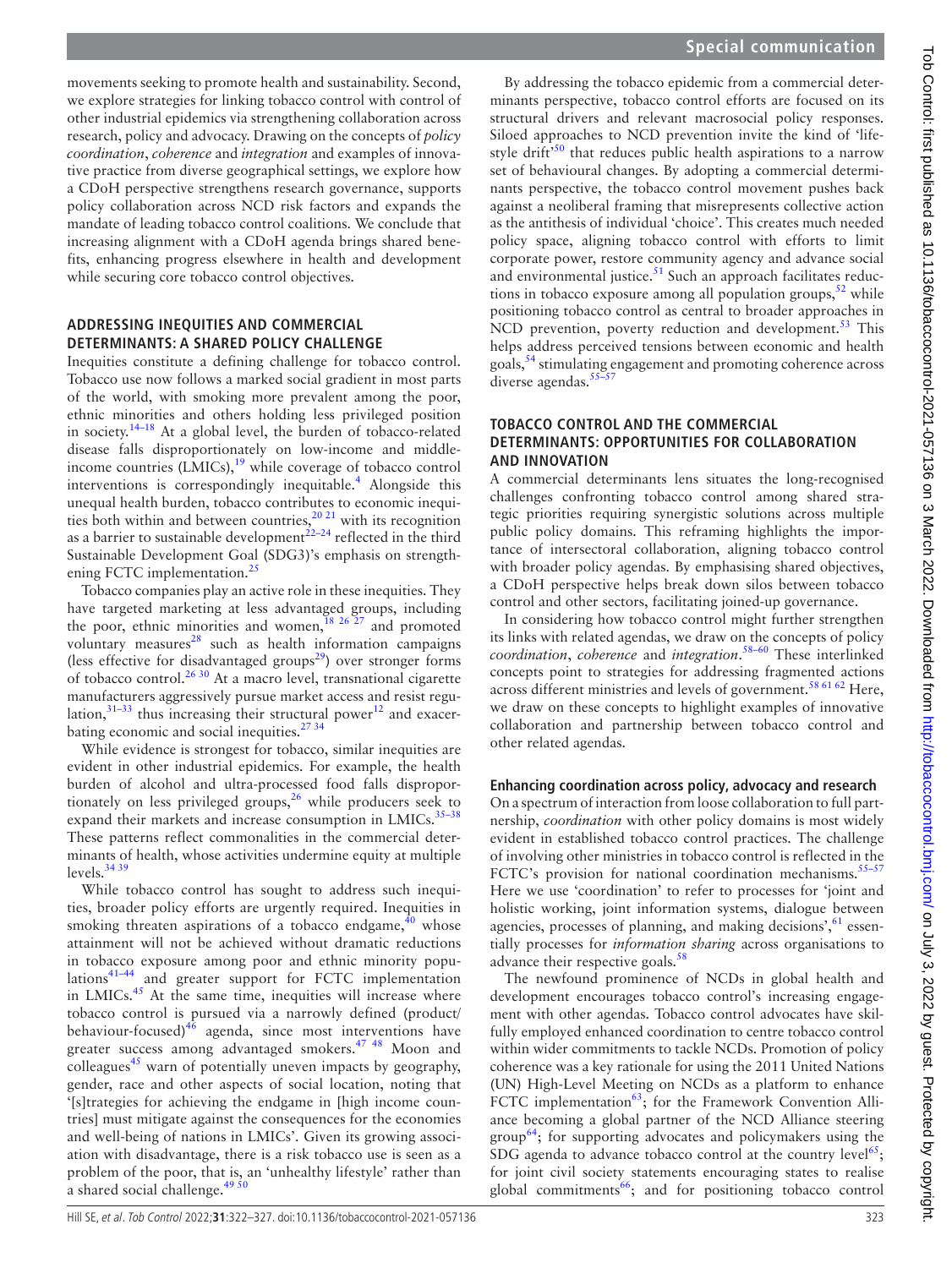and NCD prevention as key elements of pandemic recovery strategies.<sup>6</sup>

A commercial determinants perspective has similarly created opportunities for tobacco control researchers to engage with colleagues from other fields in addressing shared funding and governance challenges.[68 69](#page-5-11) For example, researchers from the American University of Beirut (AUB) explored how public health researchers regard funding from a range of industries, given growing pressure for universities to generate commercial sector funding and the increasingly prominent sponsorship of unhealthy commodity industries in university campuses, health research and public health campaigns. The AUB researchers, with backgrounds in tobacco research, were conscious that industry funding creates significant risks, but felt such risks were not widely understood in the academic public health community (whose views had not previously been surveyed<sup>70</sup>). Their research was supported by the Canadian International Development Research Centre (IDRC), a government agency with a traditionally strong tobacco control focus that was increasingly interested in food systems and nutrition.<sup>[71](#page-5-13)</sup>

The AUB researchers surveyed universities across five global regions, asking public health academics about their attitudes concerning industry-supported funding for research, practice and education. The survey had a strikingly low response rate (less than 2.5% overall),  $\frac{72}{2}$  $\frac{72}{2}$  $\frac{72}{2}$  with wider conversations suggesting many public health academics were reluctant to discuss the issue of commercial funding. There was a sense of resentment at the 'righteous attitude' of tobacco researchers, with some (nontobacco) researchers seeming to question 'who are you to tell us what to do?' (a dynamic seemingly exacerbated by the perception that researchers from the Global South were questioning practices in the Global North). It was also evident that, outside of tobacco research, there were very different norms concerning industry support of research and advocacy, which was often regarded as a necessary and accepted practice, particularly in resource-limited settings.

In contrast, the AUB researchers found space and even enthusiasm for critical discussion if the role of unhealthy commodity industries was considered from a broader 'determinants of health' perspective. Most health researchers, advocates and policymakers were conscious that relevant industries exert substantial influence in the wider environment, including via sectors such as education and food systems. By positioning their relationship with industry actors as part of this 'bigger picture', discussion seemed to shift from a perceived questioning of researchers' personal integrity to a broader analysis of industry power. It also moved the debate beyond one of distinction (eg, tobacco vs other 'less harmful' products) to a more nuanced appraisal of the potential benefits and harms associated with acceptance of industry funding. This reframing made it more likely that researchers, advocates and policymakers would draw connections between the tactics used by cigarette companies and those employed by other unhealthy commodity producers, thus sharing lessons from tobacco control relevant to those working in related areas.

#### **Towards coherence: defining shared objectives, developing common policy instruments**

Beyond more extensive information exchange across policy domains, tobacco control policymakers and advocates are exploring ways of developing complementary approaches to shared problems. Efforts to build policy *coherence* seek to minimise conflicts and maximise synergies across policy agendas,<sup>1073</sup>

promoting consistency in policy *objectives*, *target populations* and *instruments*. [58](#page-5-4) Tobacco control clearly shares objectives with other NCD agendas centred on reducing consumption of harmful commodities, and the evidence base points to similar approaches and target populations in addressing the social gradient of associated harms.<sup>[74](#page-5-15)</sup>

Policymakers are seeking instruments capable of delivering public health gains across multiple fields, often looking to build on tobacco control's successes. The most significant attempts have focused on fiscal policy, such as the Philippines' 2012 reform of tobacco and alcohol taxes, which linked increased taxes with funding of healthcare.<sup>[75 76](#page-5-16)</sup> This is reflected in the UN's emphasis on tobacco taxation as a source for financing the SDG[s77](#page-5-17) and Bloomberg Philanthropies' *Task Force on Fiscal*  Policy for Health,<sup>[78](#page-5-18)</sup> which sought to tackle NCDs and boost public revenue by promoting excise taxes on tobacco, alcohol and sugary beverages.

Initiatives to address commercial determinants can also generate important opportunities for tobacco control. In Scotland, a coalition of non-governmental organizations (NGOs) focused on health - including Action on Smoking and Health (ASH) Scotland, Alcohol Focus Scotland and Obesity Action Scotland - sought to coordinate approaches and build political momentum to tackle unhealthy commodity industries. This led to the establishment of a parliamentary cross-party group comprising members of the Scottish Parliament, public health organisations and researchers.[79](#page-5-19) Replacing previous issue-specific groups, this collaborative forum promotes coherent action to address the impacts of industrial epidemics. The group's conflict of interest policy applies the principles underpinning FCTC Article 5.3 to exclude all unhealthy commodity industries from group membership, thus creating a safe space for discussion in the absence of commercial interests.<sup>[79](#page-5-19)</sup> Other outputs from the advocacy coalition include a joint manifesto by 10 leading health charities calling for coordinated action to tackle the inequitable burdens of tobacco, alcohol and obesity, $80$  and a report highlighting six agreed policy recommendations for tackling healthharming products. $8$ 

## **Innovation via integration**

The development of a joint manifesto and agreed policy priorities (above) reflects a substantive commitment to advancing policy coherence, and arguably a step towards policy integration. *Integration* implies a more radical shift in existing practices, however, entailing 'a new mandate by which policies and organization work under a new logic, subordinating their objectives to a new overall goal, and making their decisions based on the needs and priorities derived from the complex problem'.<sup>[56](#page-5-22)</sup> In other words, the integration of tobacco control with a broader commercial determinants agenda means that tobacco control goals sit alongside (rather than taking precedence over) those of other health and development agendas, with actors choosing to prioritise actions that advance shared or common objectives.

An example of such transformation is represented by the changing nature of health advocacy in Brazil. *Aliança de Controle do Tabagismo* (ACT) was established in 2006 as a civil society coalition to reduce tobacco use and advocate for effective control policies in line with the FCTC. Building on striking successes in this field, the coalition has increasingly engaged with a broader NCD prevention agenda, which by 2013 included the promotion of healthy eating, physical activity and alcohol control. The organisation's remit was formally expanded, such that ACT became *ACT Promoção da Saúde* (ACT Health Promotion).<sup>[82](#page-5-23)</sup>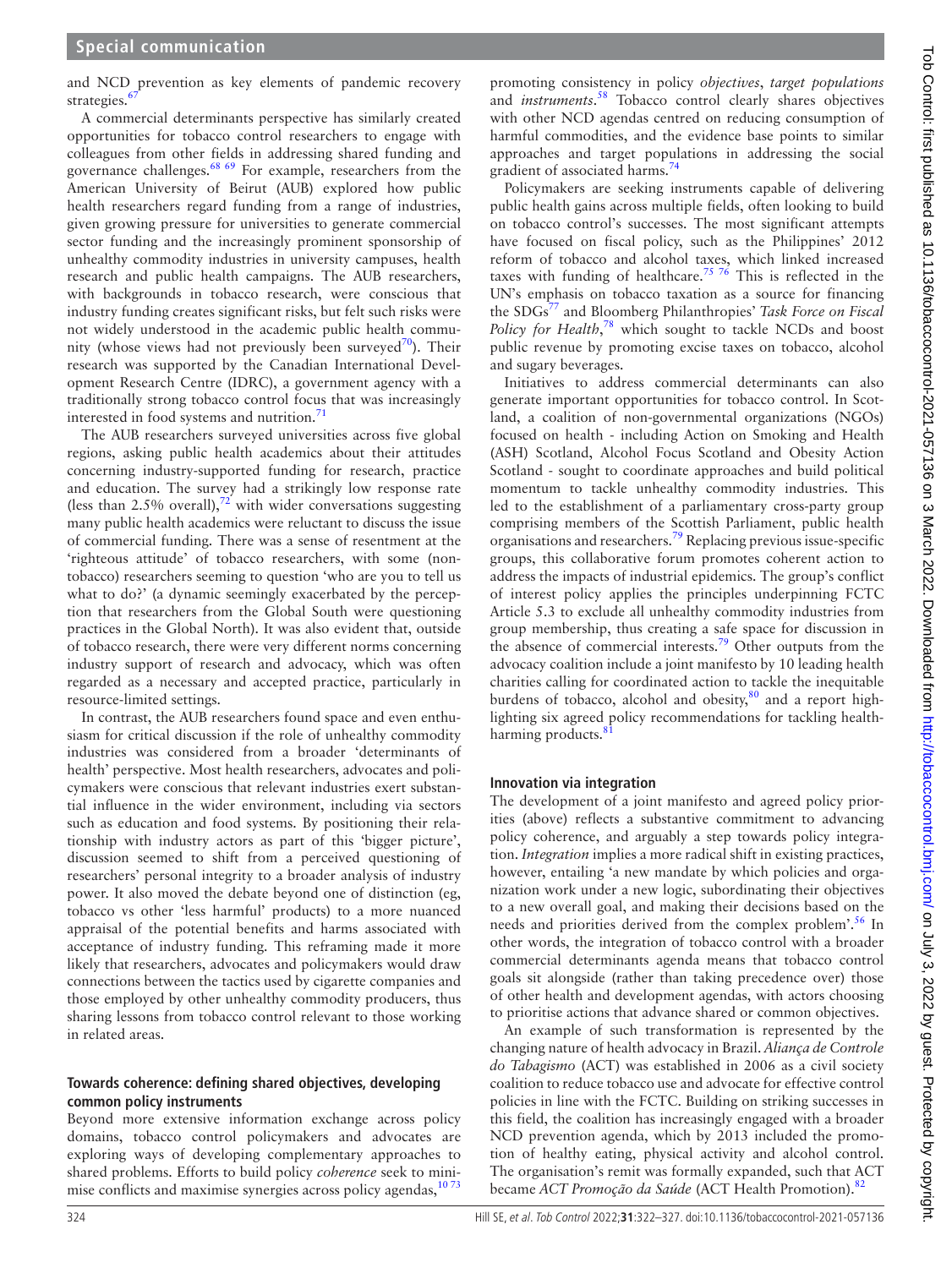**Special communication**

The impetus for extending its focus beyond tobacco control had multiple intersecting origins. Within Brazil, concern over the country's growing NCD burden<sup>[83](#page-5-24)</sup> meant health officials at both state and federal levels were keen to draw on lessons from tobacco control in tackling obesity and alcohol. Internationally, this broader remit aligned with increasing interest in NCD prevention across global health and development, and with changes in the funding priorities of donors such as IDRC and Bloomberg Philanthropies, particularly as regards food policy.

From a 'health determinants' perspective, the tobacco control experience has clear relevance for NCD prevention more broadly. In reflecting on the success of tobacco control in Brazil, ACT staff were aware of the need for similar progress to improve nutrition and reduce alcohol-related harms. In other words, it was 'time to share' the insights gained from their experience as part of the tobacco control movement with the wider health and development communities. From being the organisation's primary focus, tobacco control came to be viewed as part of a broader mission to prevent NCDs by tackling their structural drivers. The importance of regulating industry activity stood out as a key lesson from tobacco control, one with parallels for regulating producers of alcohol, ultra-processed foods and other health-damaging industries. This perspective has actively shaped how ACT engages with new agendas, including its strong emphasis on managing conflicts of interest with the commercial sector in food systems contexts $84$  and its participation in the Brazilian Alliance for Healthy and Adequate Food. Experience in managing tobacco industry interference informed ACT's work with the Pan American Health Organization in testing and developing tools to manage conflict of interest in nutrition policy.<sup>1385</sup> This highlights the potential for cross-sector learning and collaboration, facilitated by a commercial determinants perspective that positions tobacco control as part of broader health and development agendas.

#### **CONCLUSION**

This paper makes the case for embracing an emergent shift from tobacco 'exceptionalism' towards understanding and addressing the tobacco industry as a commercial determinant of health. It is important to emphasise that nothing in this analysis questions the ongoing centrality of tobacco control to global health. Rather, a commercial determinants perspective is intended both to buttress that centrality and enable lessons from the tobacco control experience (and the expertise and insights of advocates and researchers) to inform advances in related fields. Similarly, the focus on collaborative innovation across coordination, coherence and integration does not imply that all organisations focused on tobacco control must transform their mandates. In many contexts, tobacco-specific actions generate significant wins in the short term. Explicitly adopting a commercial determinants framing may be difficult for government officials and politicians to engage with, particularly if this is presented in crude 'antibusiness' terms.

We do, however, see a compelling strategic case for tobacco control engaging more fully with other agendas. The international success of tobacco control, underpinned by the FCTC, can help inform progress in other spheres. However, our argument rests less on altruism than enlightened self-interest. Tobacco control faces challenges that will be more effectively addressed in concert with other movements; broadening health and development agendas have shifted and complicated policy priorities; and tobacco exceptionalism is rapidly approaching its sell by date. COVID-19 has highlighted the extent to which

evidence-based health interventions can be undermined by inequities, $86$  reinforcing that control of pandemics (both infectious and industrial) requires policy attention to the social and economic conditions with which they interact. Increased global attention to climate change—and calls to follow the example of the FCTC by excluding fossil fuel companies from related policy discussions<sup>87</sup>—highlights the importance of understanding and addressing commercial actors whose activities have far-reaching<sup>[88](#page-5-28)</sup> and unequal $89-91$  impacts. Tobacco control has much to contribute—and much to gain—from a broader approach to such global challenges.

Perhaps most fundamentally, engaging more fully with a commercial determinants perspective provides an opportunity to address an Achilles heel in health governance: namely the contemporary dominance of the partnership paradigm in many areas of health policy.<sup>13</sup> Here, the very uniqueness of Article 5.3 constitutes a potential vulnerability. The comparatively narrow scope of provisions addressing conflict of interest constitutes a barrier to effective whole-of-government engagement in tobacco control, while the reach of tobacco industry philanthropy in the context of COVID-19 $92\frac{93}{19}$  highlights limitations in implementation of Article  $5.3<sup>9</sup>$ 

Tobacco control has had remarkable successes in regulating an industrial epidemic across national and international levels. Its distinctive governance model and experience in managing conflict of interest have much to offer the emergent field of the CDoH. At the same time, tobacco control has much to gain from engaging with a commercial determinants perspective. This framing reinforces tobacco control's alignment with sustainable development and could help reorient the SDG agenda to address wider conflicts of interest, strengthen capacity to manage national and global health risks (SDG3d), and enhance coherence for sustainable development  $(SDG17.14).$ <sup>95</sup> From a tobacco control perspective, such engagement is commended as an effective way to protect existing gains and tackle key challenges affecting multiple agendas.

#### **What this paper adds**

- ► Tobacco control's successes build on the distinctive norms codified in Article 5.3 of the WHO Framework Convention on Tobacco Control, which prioritises protection from industry interference and highlights the need to manage conflict of interests with commercial actors.
- ► While tobacco has often been regarded as an exceptionally harmful product—reflected in a distinctive or 'exceptional' policy approach to its control—there is growing awareness of the similarities between tobacco and other unhealthy commodity industries.
- ► A commercial determinants of health perspective highlights opportunities for tobacco control to strengthen links with related agendas via coordination, coherence and strategic integration.
- ► Such collaboration can help reinforce the centrality of tobacco control for health and sustainable development and facilitate collective action to address shared challenges.

#### **Twitter** Rima T Nakkash [@rimanakkash](https://twitter.com/rimanakkash)

**Contributors** The analysis presented in this article was conceptualised by JC and SEH. All authors contributed to drafting of the article and have read and approved the final manuscript.

**Funding** The work of SEH and JC was supported via the SPECTRUM Consortium funded by the UK Prevention Research Partnership (MR/S037519/1), an initiative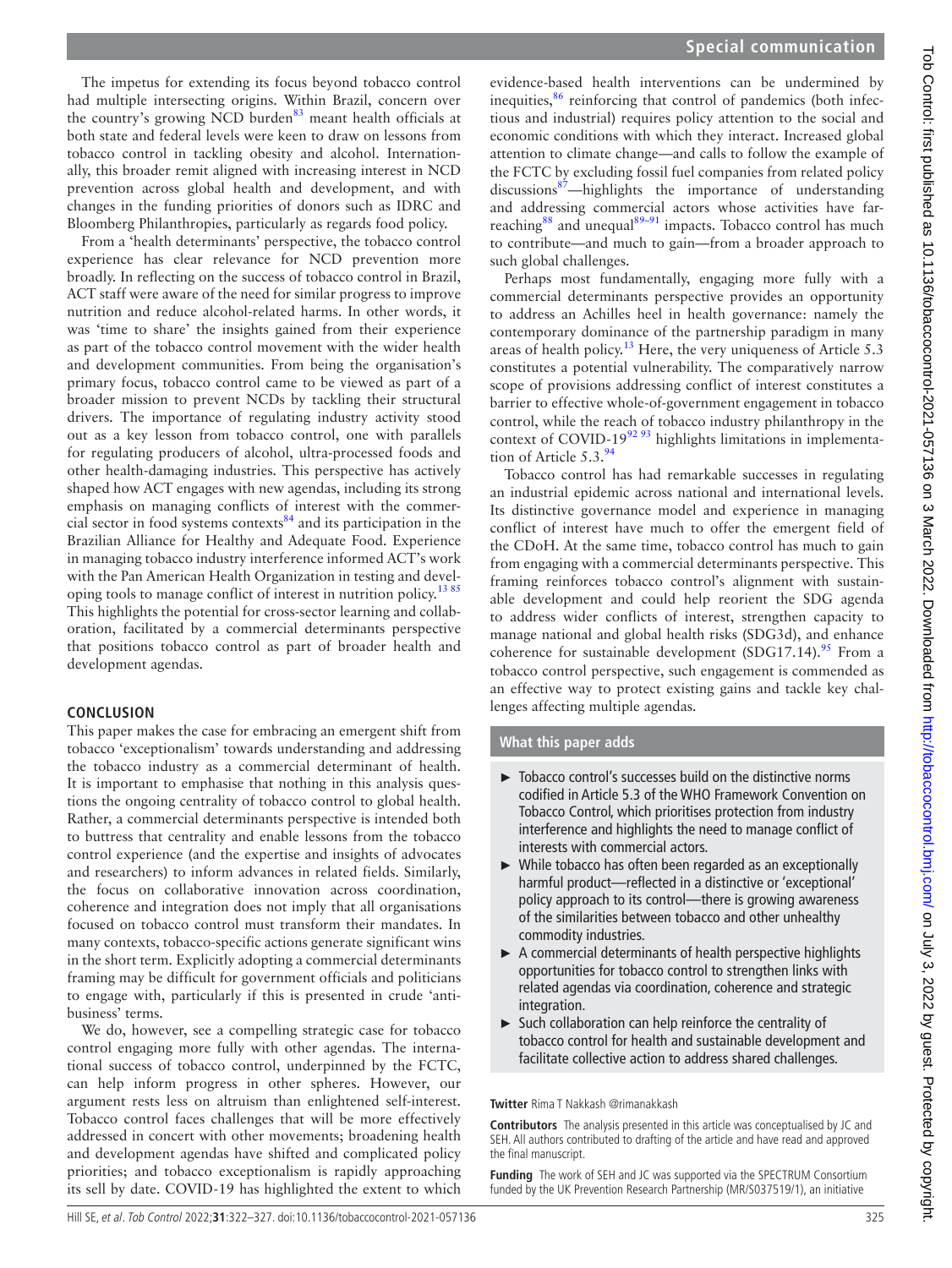# **Special communication**

funded by the UK Research and Innovation Councils, the Department of Health and Social Care (England) and the UK devolved administrations, and leading health research charities: [https://mrc.ukri.org/research/initiatives/prevention-research/](https://mrc.ukri.org/research/initiatives/prevention-research/ukprp/) [ukprp/.](https://mrc.ukri.org/research/initiatives/prevention-research/ukprp/)

**Competing interests** PJ is Director of ACT Health Promotion (ACT Promoção da Saúde), Brazil. JC is a member of the Scottish Parliament's Cross-Party Group on Improving Scotland's Health. SEH and JC have previously received funding from Bloomberg Philanthropies to write a background paper for the Task Force on Fiscal Policy for Health. RTN is part of a group of researchers who received funding from the International Development Research Centre, Canada (grant number 106773- 001) to explore public health academics' attitudes towards accepting funding from for-profit organisations.

**Patient consent for publication** Not required.

**Ethics approval** This study does not involve human participants.

**Provenance and peer review** Commissioned; externally peer reviewed.

#### **ORCID iDs**

Sarah E Hill <http://orcid.org/0000-0003-3555-433X> Rima T Nakkash <http://orcid.org/0000-0001-8800-5591>

#### **REFERENCES**

- <span id="page-4-0"></span>1 World Health Organization. WHO report on the global tobacco epidemic, 2008: the MPOWER package. Geneva: World Health Organization, 2008. [https://apps.who.int/](https://apps.who.int/iris/handle/10665/43818) [iris/handle/10665/43818](https://apps.who.int/iris/handle/10665/43818)
- <span id="page-4-1"></span>2 World Health Organization. WHO framework convention on tobacco control. Geneva: World Health Organization, 2003. [http://apps.who.int/iris/bitstream/handle/10665/](http://apps.who.int/iris/bitstream/handle/10665/42811/9241591013.pdf;jsessionid=BEEC3DD772D843BA8D0F92841FF7D574?sequence=1) [42811/9241591013.pdf;jsessionid=BEEC3DD772D843BA8D0F92841FF7D574?](http://apps.who.int/iris/bitstream/handle/10665/42811/9241591013.pdf;jsessionid=BEEC3DD772D843BA8D0F92841FF7D574?sequence=1) [sequence=1](http://apps.who.int/iris/bitstream/handle/10665/42811/9241591013.pdf;jsessionid=BEEC3DD772D843BA8D0F92841FF7D574?sequence=1)
- <span id="page-4-2"></span>3 Collin J. Tobacco control, global health policy and development: towards policy coherence in global governance. [Tob Control](http://dx.doi.org/10.1136/tobaccocontrol-2011-050418) 2012;21:274–80.
- <span id="page-4-3"></span>4 World Health Organization. Global progress report on implementation of the who framework convention on tobacco control. Geneva: World Health Organization, 2018. [https://www.who.int/fctc/reporting/summary\\_analysis/en/](https://www.who.int/fctc/reporting/summary_analysis/en/)
- <span id="page-4-4"></span>5 Jahiel RI, Babor TF. Industrial epidemics, public health advocacy and the alcohol industry: lessons from other fields. [Addiction](http://dx.doi.org/10.1111/j.1360-0443.2007.01900.x) 2007;102:1335-9.
- <span id="page-4-5"></span>6 Moodie R, Stuckler D, Monteiro C, et al. Profits and pandemics: prevention of harmful effects of tobacco, alcohol, and ultra-processed food and drink industries. [Lancet](http://dx.doi.org/10.1016/S0140-6736(12)62089-3) 2013;381:670–9.
- <span id="page-4-8"></span>7 Maani N, Collin J, Friel S, et al. Bringing the commercial determinants of health out of the shadows: a review of how the commercial determinants are represented in conceptual frameworks. [Eur J Public Health](http://dx.doi.org/10.1093/eurpub/ckz197) 2020;30:660-4.
- <span id="page-4-6"></span>8 World Health Organization. WHO report on the global tobacco epidemic, 2021: addressing new and emerging products. Geneva: World Health Organization, 2021.
- <span id="page-4-7"></span>9 United Nations. United nations Treaty collection. Available: <https://treaties.un.org/> [Accessed 20 Sep 2021].
- <span id="page-4-32"></span>10 Collin J. Taking steps toward coherent global governance of alcohol: the challenge and opportunity of managing conflict of interest. [J Stud Alcohol Drugs](http://www.ncbi.nlm.nih.gov/pubmed/34100707) 2021;82:387–94.
- 11 Kickbusch I, Allen L, Franz C. The commercial determinants of health. Lancet Glob [Health](http://dx.doi.org/10.1016/S2214-109X(16)30217-0) 2016;4:e895–6.
- <span id="page-4-20"></span>12 Lee K, Freudenberg N, Zenone M, et al. Measuring the commercial determinants of health and disease: a proposed framework. [Int J Health Serv](http://dx.doi.org/10.1177/00207314211044992) 2022;52:115-28 [https://](https://doi-org.ezproxy.is.ed.ac.uk/10.1177%2F00207314211044992) [doi-org.ezproxy.is.ed.ac.uk/10.1177%2F00207314211044992](https://doi-org.ezproxy.is.ed.ac.uk/10.1177%2F00207314211044992)
- <span id="page-4-9"></span>13 Ralston R, Hil SE, da Silva Gomes F, Gomes FD, et al. Towards preventing and managing conflict of interest in nutrition policy? an analysis of submissions to a consultation on a draft who tool. [Int J Health Policy Manag](http://dx.doi.org/10.34172/ijhpm.2020.52) 2021;10:255-65.
- <span id="page-4-10"></span>14 Ciapponi A. World Health organization. systematic review of the link between tobacco and poverty. Geneva: World Health Organization, 2014.
- 15 Corsi DJ, Boyle MH, Lear SA, et al. Trends in smoking in Canada from 1950 to 2011: progression of the tobacco epidemic according to socioeconomic status and geography. [Cancer Causes Control](http://dx.doi.org/10.1007/s10552-013-0307-9) 2014;25:45-57.
- 16 Hiscock R, Bauld L, Amos A, et al. Smoking and socioeconomic status in England: the rise of the never smoker and the disadvantaged smoker. [J Public Health](http://dx.doi.org/10.1093/pubmed/fds012) 2012;34:390–6.
- 17 Giskes K, Kunst AE, Benach J, et al. Trends in smoking behaviour between 1985 and 2000 in nine European countries by education. [J Epidemiol Community Health](http://dx.doi.org/10.1136/jech.2004.025684) 2005;59:395–401.
- <span id="page-4-15"></span>18 Barbeau EM, Krieger N, Soobader M-J. Working class matters: socioeconomic disadvantage, race/ethnicity, gender, and smoking in NHIS 2000. [Am J Public Health](http://dx.doi.org/10.2105/ajph.94.2.269) 2004;94:269–78.
- <span id="page-4-11"></span>19 GBD 2019 Tobacco Collaborators. Spatial, temporal, and demographic patterns in prevalence of smoking tobacco use and attributable disease burden in 204 countries and territories, 1990-2019: a systematic analysis from the global burden of disease study 2019. [Lancet](http://dx.doi.org/10.1016/S0140-6736(21)01169-7) 2021;397:2337–60.
- <span id="page-4-12"></span>20 Do YK, Bautista MA. Tobacco use and household expenditures on food, education, and healthcare in low- and middle-income countries: a multilevel analysis. [BMC Public](http://dx.doi.org/10.1186/s12889-015-2423-9) [Health](http://dx.doi.org/10.1186/s12889-015-2423-9) 2015;15:1098.
- 21 John RM, Sung H-Y, Max WB, et al. Counting 15 million more poor in India, thanks to tobacco. [Tob Control](http://dx.doi.org/10.1136/tc.2010.040089) 2011;20:349–52.
- <span id="page-4-13"></span>22 Phillips A. Bellagio statement on tobacco and sustainable development. [CMAJ](http://www.ncbi.nlm.nih.gov/pubmed/7553518) 1995;153:1109–10.
- 23 United Nations. Political Declaration of the high-level meeting of the general assembly on the prevention and control of non-communicable diseases (No A/66/L.1). New York, NY, 2011.
- 24 Matthes B, Zatoński M. Tobacco control and sustainable development: shared challenges and future opportunities. [Journal of Health Inequalities](http://dx.doi.org/10.5114/jhi.2019.87840) 2019;5:71-9.
- <span id="page-4-14"></span>25 United Nations. Sustainable development goals. Washington, D.C.: United Nations, 2015.<http://www.un.org/sustainabledevelopment/sustainable-development-goals/>
- <span id="page-4-18"></span>26 Collin J, Hill S. Industrial epidemics and inequalities: The commercial sector as a structural driver of inequalities in non-communicable diseases. In: Smith K, Hill S, Bambra C, eds. Health inequalities: critical perspectives. Oxford, UK: Oxford University Press, 2016: 177–91.
- <span id="page-4-21"></span>27 Hill SE, Friel S. 'As long as it comes off as a cigarette ad, not a civil rights message': gender, inequality and the commercial determinants of health. Int J Environ Res Public [Health](http://dx.doi.org/10.3390/ijerph17217902) 2020;17:7902.
- <span id="page-4-16"></span>28 WHO. Tobacco industry interference with tobacco control. Geneva: World Health Organization, 2008.
- <span id="page-4-17"></span>29 Lorenc T, Petticrew M, Welch V, et al. What types of interventions generate inequalities? Evidence from systematic reviews. [J Epidemiol Community Health](http://dx.doi.org/10.1136/jech-2012-201257) 2013;67:190–3.
- 30 World Health Organization. Tobacco industry interference with tobacco control. Geneva: World Health Organization, 2008.
- <span id="page-4-19"></span>31 Van Liemt G. The world tobacco industry: trends and prospects. Working paper, sectoral activities programme. Geneva: International Labour Organization, 2002.
- 32 Doku D. The tobacco industry tactics-a challenge for tobacco control in low and middle income countries. [Afr Health Sci](http://www.ncbi.nlm.nih.gov/pubmed/21326977) 2010;10:201-3.
- 33 Assunta M, Dorotheo EU. SEATCA tobacco industry interference index: a tool for measuring implementation of who framework convention on tobacco control article 5.3. [Tob Control](http://dx.doi.org/10.1136/tobaccocontrol-2014-051934) 2016;25:313–8.
- <span id="page-4-23"></span>34 Stiglitz JE. The price of inequality: How today's divided society endangers our future. London: WW Norton & Company, 2012.
- <span id="page-4-22"></span>35 Jernigan DH. The global alcohol industry: an overview. [Addiction](http://dx.doi.org/10.1111/j.1360-0443.2008.02430.x) 2009;104 Suppl 1:6–12.
- 36 Jernigan D, Ross CS. The alcohol marketing landscape: alcohol industry size, structure, strategies, and public health responses. [J Stud Alcohol Drugs Suppl](http://dx.doi.org/10.15288/jsads.2020.s19.13) 2020;Sup 19:13–25.
- 37 Monteiro CA, Moubarac J-C, Cannon G, et al. Ultra-processed products are becoming dominant in the global food system. [Obes Rev](http://dx.doi.org/10.1111/obr.12107) 2013;14 Suppl 2:21-8.
- 38 Moodie R, Bennett E, Kwong EJL, et al. Ultra-Processed Profits: The Political Economy of Countering the Global Spread of Ultra-Processed Foods - A Synthesis Review on the Market and Political Practices of Transnational Food Corporations and Strategic Public Health Responses. [Int J Health Policy Manag](http://dx.doi.org/10.34172/ijhpm.2021.45) 2021. doi:10.34172/ijhpm.2021.45. [Epub ahead of print: 24 May 2021].
- 39 Freudenberg N. The manufacture of lifestyle: the role of corporations in unhealthy living. [J Public Health Policy](http://dx.doi.org/10.1057/jphp.2011.60) 2012;33:244-56.
- <span id="page-4-24"></span>40 Malone RE. The race to a tobacco endgame. [Tob Control](http://dx.doi.org/10.1136/tobaccocontrol-2016-053466) 2016;25:607-8.
- <span id="page-4-25"></span>41 Song F, Elwell-Sutton T, Naughton F, et al. Future smoking prevalence by socioeconomic status in England: a computational modelling study. Tobacco Control 2021;30:380–5.
- 42 Scottish Government. Raising Scotland's tobacco-free generation: Our tobacco control action plan. Edinburgh: Scottish Government, 2018.
- 43 van der Deen FS, Wilson N, Cleghorn CL, et al. Impact of five tobacco endgame strategies on future smoking prevalence, population health and health system costs: two modelling studies to inform the tobacco endgame. [Tob Control](http://dx.doi.org/10.1136/tobaccocontrol-2016-053585) 2018;27:278–86.
- 44 NZ Parliament. Inquiry into the tobacco industry in Aotearoa and the consequences of tobacco use for Māori. Report of the Māori Affairs Committee. Wellington: Pāremata Aotearoa/NZ Parliament, 2010.
- <span id="page-4-26"></span>45 Moon G, Barnett R, Pearce J, et al. The tobacco endgame: the neglected role of place and environment. [Health Place](http://dx.doi.org/10.1016/j.healthplace.2018.06.012) 2018:53:271-8.
- <span id="page-4-27"></span>46 Baum F, Fisher M. Why behavioural health promotion endures despite its failure to reduce health inequities. [Sociol Health Illn](http://dx.doi.org/10.1111/1467-9566.12112) 2014;36:213–25.
- <span id="page-4-28"></span>47 Hill S, Amos A, Clifford D, et al. Impact of tobacco control interventions on socioeconomic inequalities in smoking: review of the evidence. [Tob Control](http://dx.doi.org/10.1136/tobaccocontrol-2013-051110) 2014;23:e89–97.
- 48 Brown T, Platt S, Amos A. Equity impact of European individual-level smoking cessation interventions to reduce smoking in adults: a systematic review. [Eur J Public](http://dx.doi.org/10.1093/eurpub/cku065)  [Health](http://dx.doi.org/10.1093/eurpub/cku065) 2014;24:551–6.
- <span id="page-4-29"></span>49 Graham H. Smoking, stigma and social class. [J Soc Policy](http://dx.doi.org/10.1017/S004727941100033X) 2012;41:83-99.
- <span id="page-4-30"></span>50 Carey G, Malbon E, Crammond B, et al. Can the sociology of social problems help us to understand and manage 'lifestyle drift'? [Health Promot Int](http://dx.doi.org/10.1093/heapro/dav116) 2017;32:755-61.
- <span id="page-4-31"></span>51 Matthes B, Zatoński M. Tobacco control and sustainable development: shared challenges and future opportunities. *[Jhi](http://dx.doi.org/10.5114/jhi.2019.87840)* 2019;5:71-9.